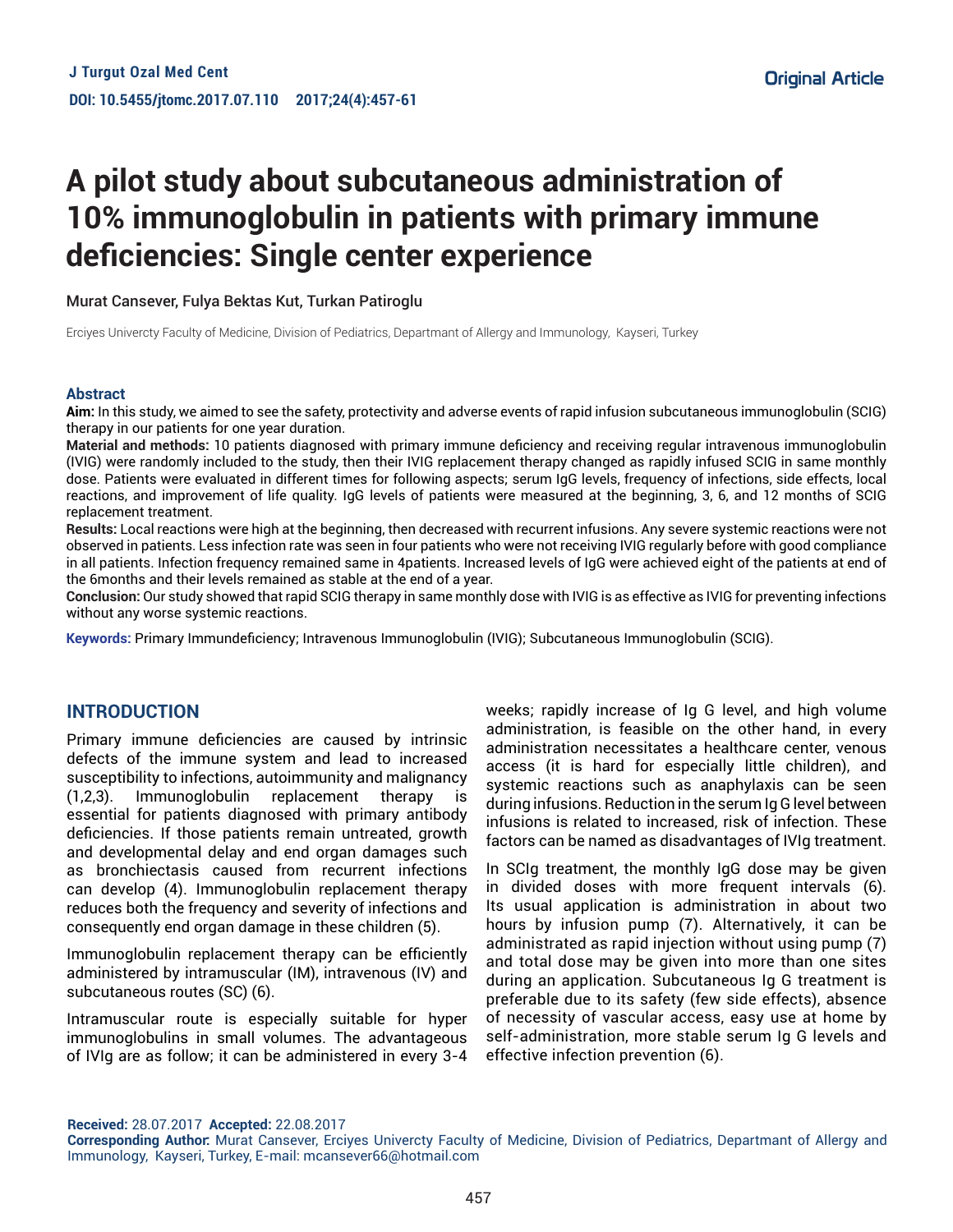In this study we aimed to observe the effects of rapid SCIg replacement therapy's on the profile of safety, efficiency, tolerability. In addition life qualities of the children were assessed.

# **MATERIAL and METHODS**

#### **Study design and patients**

Erciyes University Ethics Committee has been launched with the approval of number 2017/123. Ten children who receive regular IVIg for primary immunodeficiency who can use the drug by himself/herself or close family members and want to use SCIg are included to the study. We encouraged and informed the patients, and their parents about the positive effects of SCIg (including its home administration, less side effects, and stable IgG levels) and negative effects (its local reactions, and weekly usage obligation) of the drug. Children regular monthly IVIg dose was divided by four for calculation of weekly SCIg ödose. After the patients/parents were informed and educated, verbal and written informed consent was obtained related with use of parenteral blood product. First administration of SCIg was done at the hospital; following three administrations were performed at home under the supervision of an experienced nurse. After we make sure that they could do it to themselves at home, we let them do self-administration of SCIg.

In this study, 10% immunoglobulin, which approved in our country for subcutaneous administration (Kiovig, Eczacıbaşı–Baxter, Germany), was used as a drug for SCIg preparation. Subcutaneous immunoglobulin was given weekly via abdominal skin with butterfly needle and injections were done manually without using pump as a subcutaneous rapid injection (7).

In every administration, we used at least two sites of abdominal skin. The maximum volume per injection site was 20-25 ml in children and 40-45 ml in adults. We did not allow preceding 2 ml/minute infusion rate. The frequencies of infections, side effects, local reactions, improvement of life quality were questioned periodically. Children were evaluated for local and systemic side effects, infection frequency and blood Ig G levels at the beginning of the study, at 3rd, and at 6th month of SCIg therapy. Blood Ig G levels were measured by nephelometrically via Siemens BN II (Germany, 2013) at the beginning, 3rd, 6th, and 12th months of in SCIg therapy.

#### **Statistical Analysis**

The values were expressed as mean ± standard deviation (the lowest-the highest). Chi-square test was used for comparison of categorical data. Wilcoxon signed rank test was used for detection of significance in paired samples. Descriptive data were expressed as mean ± standard deviation (minimum-maximum). A P value of <0,05 was considered statistically significant.

# **RESULTS**

#### **Demographic features and diagnosis**

Subjects were consisted of 10 children (one female,

nine male) aged between 20,6  $\pm$  8,9 (11-33) years old. Demographic features of patients were summarized at table 1. Most of our patients (n = 9) had hypogammaglobulinemia and one patient had Hyper Ig E Syndrome. All of them had been receiving regular IVIg treatment Table 1.

| Table 1. Demographic features and diagnosis of the patients                                                                          |                                          |  |
|--------------------------------------------------------------------------------------------------------------------------------------|------------------------------------------|--|
| <b>Parameters</b><br>Mean $±$ SD                                                                                                     | Values                                   |  |
| Gender (n)<br>Boy (n)<br>Girl (n)                                                                                                    | 9                                        |  |
| Age (years)<br>$Mean + SD$<br>Youngest patient<br><b>Oldest Patient</b>                                                              | $20,6 \pm 8,9$<br>11 <sub>v</sub><br>33y |  |
| Diagnosis<br>Common variable immune deficiency (n)<br>Hyper IqE syndrome (n)<br>LRBA deficiency (n)<br>Combined immunodeficiency (n) | 7                                        |  |
| Previous IVIG treatment (n)                                                                                                          | 10                                       |  |
| SD: Standard Deviation, y: year(s), IgE: Immunoglobulin E, LRBA:<br>Lipopolysaccharide responsive beige-like anchor protein. IVIG:   |                                          |  |

# **Intravenous immunoglobulin**

#### **Frequency of infections**

During follow-up period of a year frequency of infections was not increased in 8 children. Additionally, four patients, who were not receiving regularly IVIg before, had less infection frequency after starting regular SCIg therapy. In only one patient (patient#3) had increased infection frequency. Sort of suffered infections of that case were recurrent upper respiratory tract infections (URTI), rotavirus diarrhea and perianal abscess. Therefore, IVIg treatment was started again in that case at 6 month of SCIg therapy (Table 2).

#### **Local and systemic adverse reactions**

Severe systemic reactions were not observed in any of our patients. Systemic symptoms including nausea, fever, chills, and headache were not observed in any patients. Four patients suffered from recurrent non-infectious diarrhea following every SCIg administration within 1-2 days.

This situation resolved with recurrent infusions in two patients, however only in one patient (patient#5) repeated after every SCIg therapy.

This situation was considered as complication of SCIg treatment; and then SCIg therapy was changed to IVIg treatment within 3–6 month of SCIg treatment.

Local reactions including itching, erythema, pain and edema were observed in 6 of the 10 patients at the first applications of SCIg and they were mild and tend to decrease with recurrent infusions within 3 - 6 months (Table 3).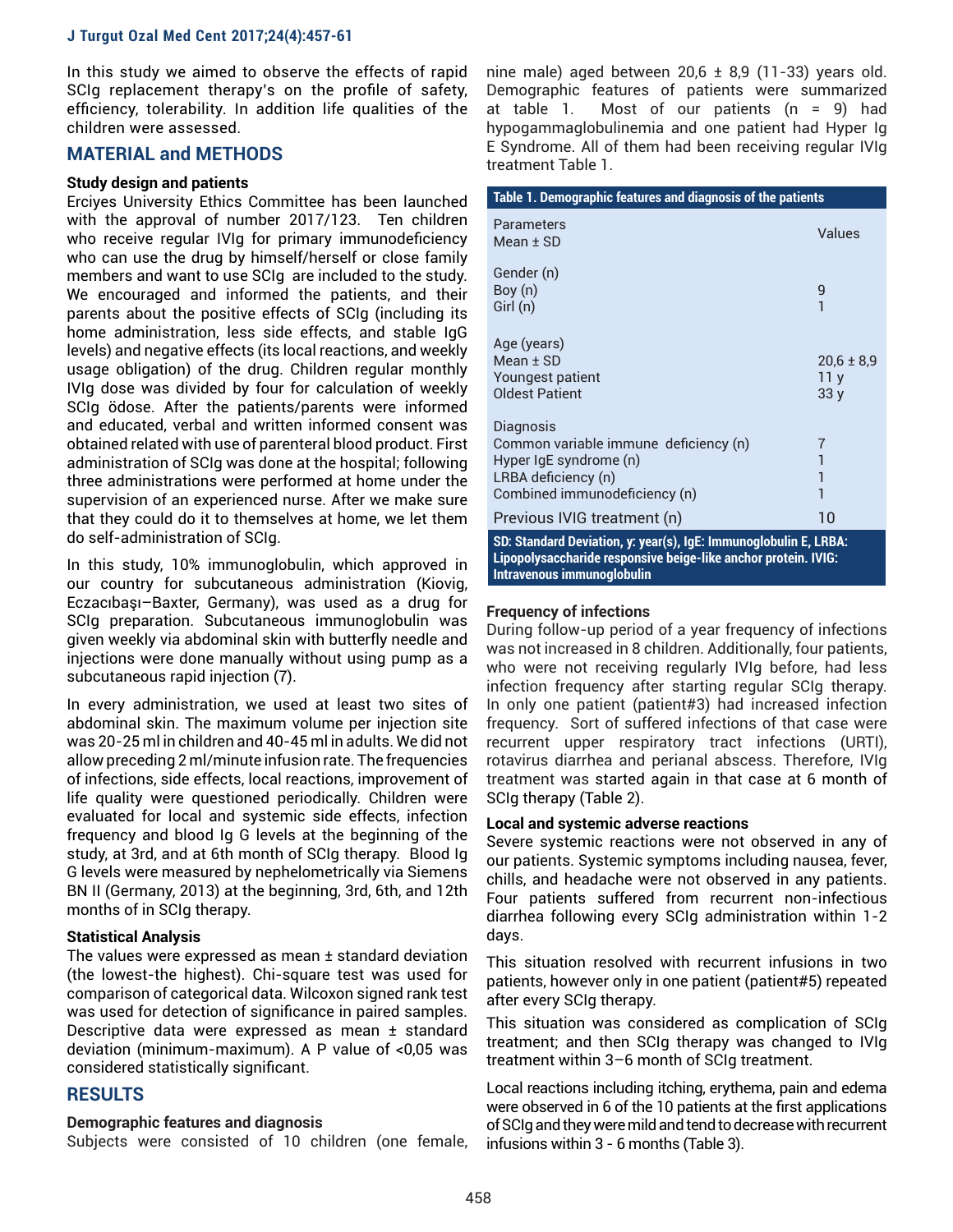| Table 2. Frequency and cause of the infections before and after SCIG treatment |                                                                       |                                                                                                                                |                                                                                                        |  |
|--------------------------------------------------------------------------------|-----------------------------------------------------------------------|--------------------------------------------------------------------------------------------------------------------------------|--------------------------------------------------------------------------------------------------------|--|
| <b>Infections</b>                                                              | Before SCIG (frequency)                                               | After SCIG (frequency)                                                                                                         | Reduced or increased after<br><b>SCIG</b>                                                              |  |
| Upper respiratory tract<br>infections (RTI) (per 12<br>months)                 | $2 - 3$ times/12 month                                                | $2 - 3$ times/12 month                                                                                                         | No change (only one patient<br>suffered from increased<br>rate of upper RTI (4 time/12<br>month)       |  |
| Pneumonia, bronchitis                                                          | $1 - 2$ times/12 month                                                | $1 - 2$ times/12 month                                                                                                         | No change                                                                                              |  |
| Gastroenteritis<br>(per 12 months)                                             | 2 patients have several<br>qastroenteritis (4 - 6 times/12<br>months) | 4 patients had several<br>qastroenteritis following<br>administration (5 - 6 times in<br>12 months) it reduced in 3 of<br>them | Mildly elevated<br>(gastroenteritis reduced in<br>time in the patients who<br>continue SCIG treatment) |  |
| Other                                                                          | <b>None</b>                                                           | Perianal abscess in one<br>patient                                                                                             | No remarkable change                                                                                   |  |

#### **RTI : respiratory tract infections , SCIG: Subcutaneus immunoglobulin**

| Table 3. Adverse reactions following SCIG therapy              |                                                                                                   |
|----------------------------------------------------------------|---------------------------------------------------------------------------------------------------|
| Adverse events                                                 | <b>Numbers</b>                                                                                    |
| Systemic reactions                                             | None                                                                                              |
| Anaphylaxis                                                    | None                                                                                              |
| Systemic effects (fever, nausea, chills during administration) | 4 of 10 (40%) patients following administration in the first 3 - 4                                |
| Diarrhea (n) (%)                                               | times, 3 of them reduced after 3 months                                                           |
| Local reactions (itching, swelling, erythema, edema) (n) (%)   | 6 of 10 patients (60%) suffered local reactions, their complaints<br>were reduced in 3 - 6 months |

#### **Improvement on the quality of life on the patients**

Increased compliance to the regular SCIg treatment in four patients were seen those not receiving IVIg replacement therapy regularly due to long hours spending at the hospital. All patients were feeling emotionally and physically better with SCIg treatment. All patients' life qualities improved, and all patients wished to continue SCIg therapy.

#### **IgG levels (0, 3rd, 6th 12th months)**

At the beginning, half ( $n = 5$ ) of the patients had lower than 600 mg/dL IgG levels at the time of intravenous infusion. Three of them still had lower IgG levels at 6th month of SCIg treatment while remaining patient's IgG levels >600 mg/dL (Figure 1.). At the end of the first year, Ig G levels were still low in only one patient.

Mean Ig G level of patients was at the beginning of SCIg treatment, 3rd, 6th and 12th months was  $666.3 \pm 428.6$  $(161 - 1540)$ , 934, 9 ± 291,5 (639 -1370) and 843,6 ± 313,7(459 - 1400), and 870,13 ± 279,3 (561 - 1370) mg/ dL, respectively. The difference between initial and 3rd months' IgG levels was statistically significant ( $p < 0.05$ ) (Figure 1.). Albeit, there was a reduction in Ig G levels during SCIg treatment period at 6th and 12th month per 3rd month levels, it was not statistically significant (p > ,05). Final Ig G levels of patients remained higher than initial level without statistically significance  $(p > 0.05)$ 

(Figure 1). Increased levels of Ig G were recorded eight of

the patients in 3 months' period. Lowered Ig G levels per initial levels were detected in only two patients at the end of first year and their levels still higher than our patients' group mean Ig G level. Ig G levels showed more stable course in eight patients between 3 and 12 months of SCIg treatment (Figure 1).



**Figure 1.** Serum levels of IgG at 0, 3rd, 6th 12th months of the study

# **DISCUSSION**

In this paper, our experiences of rapid SCIg administration in 10 patients aged between infancy to adulthood with a diagnosis of primary immune deficiency were presented.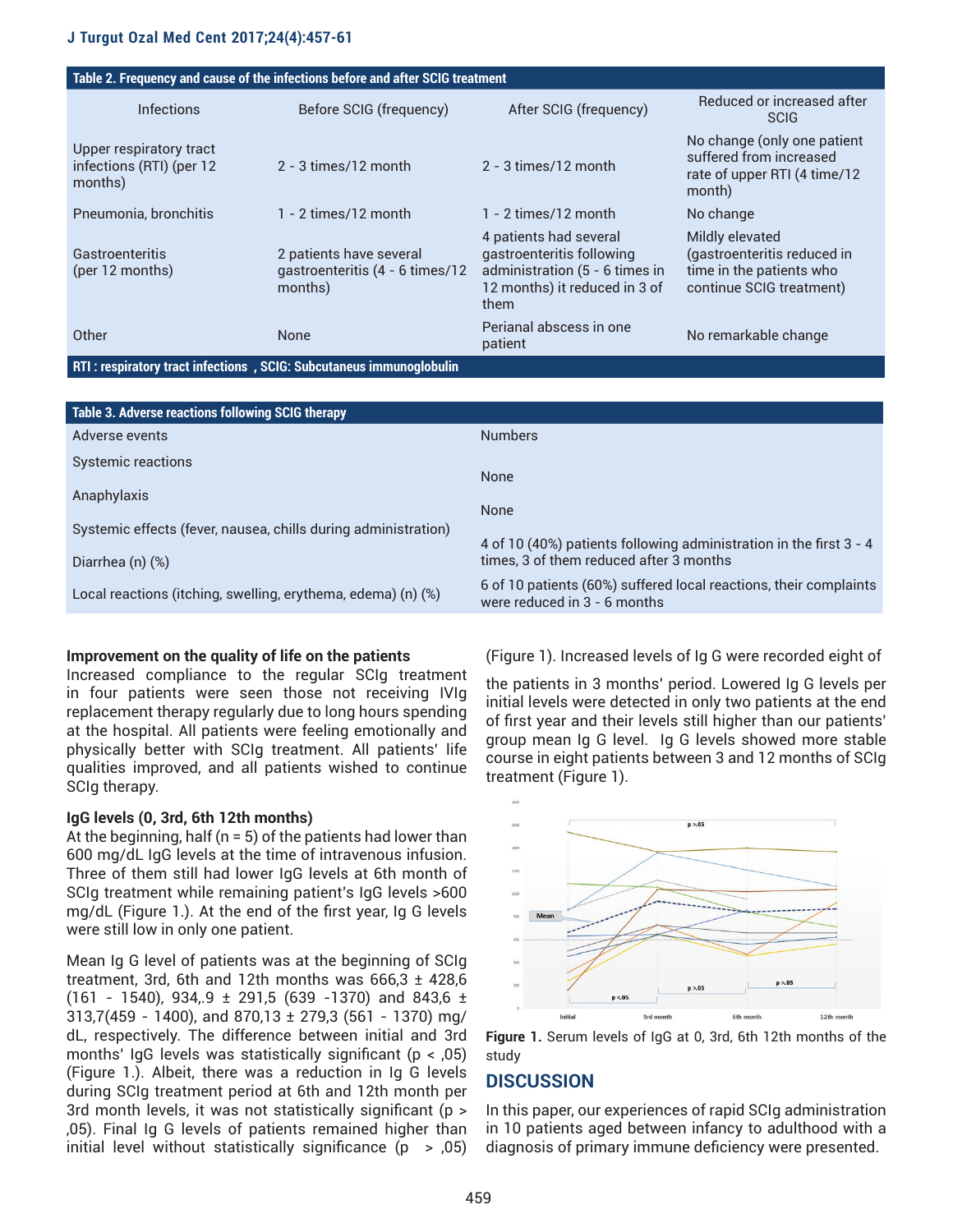An acceptable increase in serum IgG levels and decreased infection rate were observed with rapid SCIg administration in dose of monthly regular IVIg.

We speculate that reduced infection rate in four patients were because of improved compliance of SCIg. Although, in one patient the serum Ig G levels increased, high infection frequency observed. Acute severe systemic reactions and/or systemic symptoms not observed in patient expect one patient who has recurrent non-infectious diarrhea. Local side effects were often reported in the beginning, fortunately tended to disappear with recurrent doses.

Life-long immunoglobulin replacement treatment aimed to prevent organ damage by decreasing the frequency and severity of infection in patients with primary antibody deficiency (5,9,11). Parenteral routes including IM, IV an SC administrations is suitable for Ig G replacement treatment (12,13). The route and method of eligible administration of Ig G replacement treatment is selectable for each patient and unit. Patient's clinical status, individual decision, and usage features of the available product are major determinants for its route and method. Patients who have a difficult vascular access, intense work/school life, living in a place far from hospital, frequent travelling, severe systemic allergic reactions to IVIg and suffering from cardiologic or nephrological problems, and personal preference are good candidates for SCIg treatment (11). In our study, SCIg was administered most commonly because of personal preference, living in a place far from hospital and intense work/school life.

In recent years, infusion at home or rapid administration have become preferable methods for SCIg treatment because of its low cost and practical applicability. Especially in Northern European Countries were used to SCIg treatment as IgG replacement by rapid infusion, which is preferred method in our clinical practice (14). This is the first report from our country that had been used rapid infusion method for SCIg treatment.

Immunoglobulin products have prepared as 10%, 16%, 20% concentrations in the world (15). In our country, there is only one immunoglobulin product in 10% concentration for suitable with subcutaneous administration. There is only one study from our country on the SCIg therapy that had been used in same concentration drug and slow infusion method (16). There is dissidence on monthly dose calculation of the SCIg between European and American authors. According to American authors current IVIg dose should multiply with a coefficient which is calculated for each concentration of IgG products (15,17). However, in Europe, the currently used IVIg dose is uses for SCIg dose calculation (13,18). There is no difference between two approaches in terms of frequencies of acute severe bacterial infection which is indicative for clinical efficiency (18,19). In the practice of our clinic, we adopted European approach in terms of monthly SCIg dose. After the monthly dose calculation, it divided by four as specification weekly administration dose. Specified dose of SCIg administered at least three times a month in all of patients.

In the literature, there are many studies advocating different initial and maintaining doses for SCIg treatment to obtain the stable serum IgG level and eventually to protect the person from infections (20-23). Blood IgG level which would protect the individual from infection will be ensured by establishing the individual dose by close clinical monitoring independent of use of the coefficient (16). Initial Ig G levels of five of our patients were < 600mg/ dL. Thanks to regularly rapid SCIg treatment, which its dose is equal to monthly IVIg dose, 5 of them had > 600 mg/dL Ig G levels. In terms of infection frequency in our patients only one patient had increased infection rate although > 800 mg/dL Ig G levels. No severe acute bacterial infection was identified in patients during rapid SCIg treatment.

Local reactions/side effects including itching, pain, erythema and swelling were frequently observed in our patients, but they decreased with continuing administration. Slowing down the infusion rate, distributing the infused total dose to more sites, increasing the frequency of infusion, local anesthetics application, changing the application site, selecting a fatty site, changing needle calibration, reviewing educations, use of hyaluronidase or changing the product have been recommended to decrease local reactions/side effects (24).

Subcutaneous immunoglobulin drugs have low systemic reactions. Similarly, none of our patients have severe systemic reactions. But our three patients were suffered from diarrhea; one of them had discontinued SCIg treatment due to recurrent non-infectious diarrhea. Patients with similar problems have also been reported in the VISPO study (25). In VISPO study, the rate of patients suffered from diarrhea is 4,7% and their complaints did not improve in time, fortunately in our two patients with experienced recurrent non-infectious diarrhea was reduced during with SCIg therapy within 3 months.

# **CONCLUSION**

Our study showed that rapid infusion SCIg therapy in same calculated dose with monthly IVIg at home is as helpful as IVIg for preventing infections without any important severe systemic reactions. It is very effective to increase the patient compliance with immunoglobulin treatment due to ease of application.

# **REFERENCES**

- 1. Jyothi S, Lissauer S, Welch S, Hackett S. Immune deficiencies in children: an overview. Arc Dis Child Educ Pract Ed 2013;98(5):186-96.
- 2. Patiroglu T, Gungor HE, Unal E. Autoimmune diseases detected in children with primary immunodeficiency diseases: results from a reference centre at middle anatolia. Acta Microbiol Immunol Hung 2012;59(3):343-53.
- 3. Patiroglu T, Akar H, Unal E, Ozdemir MA, Karakukcu M,, Patıroglu TE. Malignancies in Primary Immunodeficiencies: A Single Center Experience. Pediatr Allergy Immunol and Pulmonol 2015;28(1):47-54.
- 4. Wood P. Primary antibody deficiency syndromes. Ann Clin Biochem 2009;46(Pt 2):99-108.
- 5. Albin S, Cunningham-Rundles C. An update on the use of